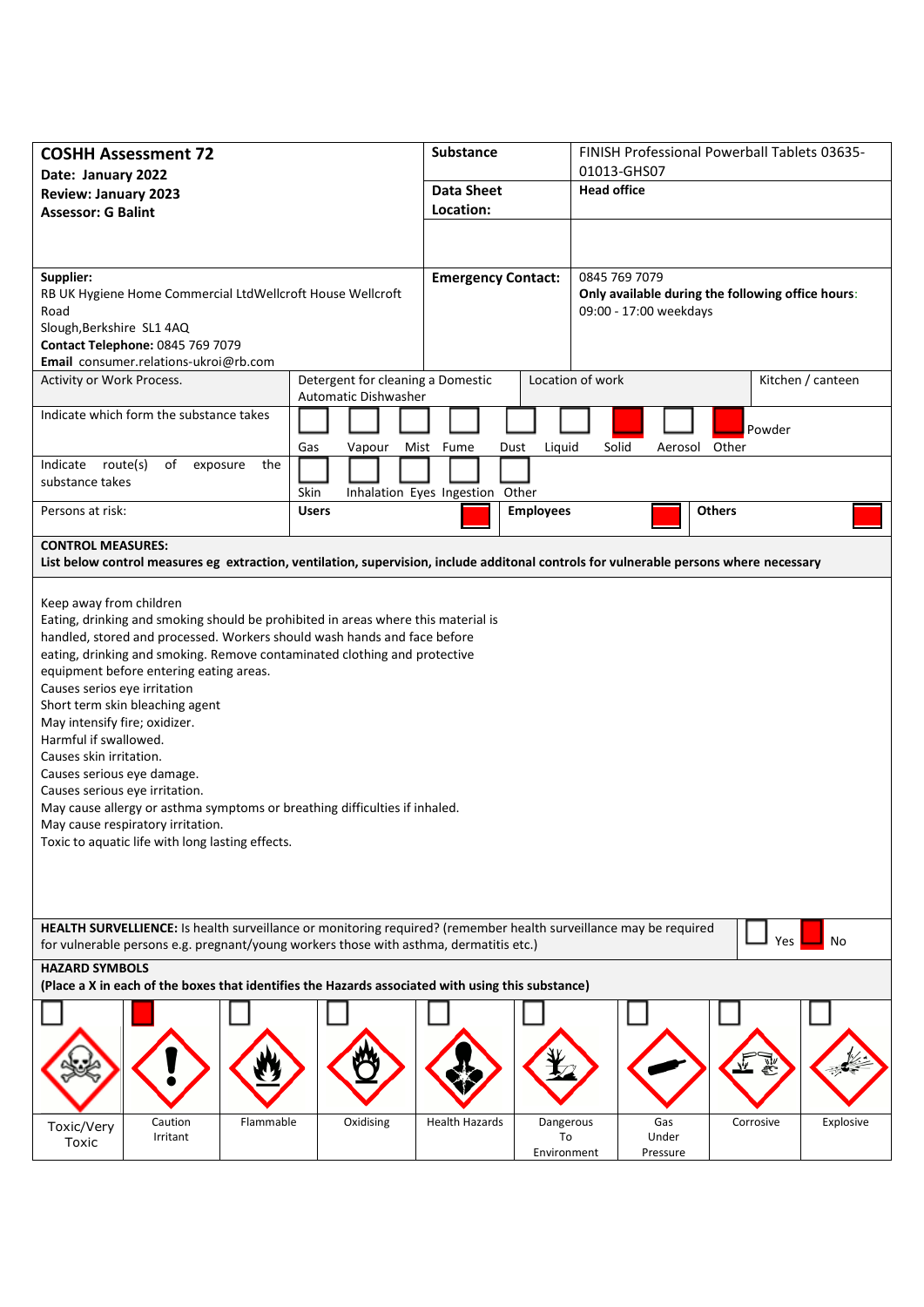|                           | PERSONAL PROTECTIVE EQUIPMENT<br>(Place a X in each of the boxes for mandatory PPE/RPE) |                                                                                                                                                                                                                                                                                                                                                                                                                                                                                                                                                                                                                                                                                                                                                                     |                                                                                                                                                                                                                                                                                                                                                                                                                                                                                                                                                                                                        |              |                                                                                    |        |  |
|---------------------------|-----------------------------------------------------------------------------------------|---------------------------------------------------------------------------------------------------------------------------------------------------------------------------------------------------------------------------------------------------------------------------------------------------------------------------------------------------------------------------------------------------------------------------------------------------------------------------------------------------------------------------------------------------------------------------------------------------------------------------------------------------------------------------------------------------------------------------------------------------------------------|--------------------------------------------------------------------------------------------------------------------------------------------------------------------------------------------------------------------------------------------------------------------------------------------------------------------------------------------------------------------------------------------------------------------------------------------------------------------------------------------------------------------------------------------------------------------------------------------------------|--------------|------------------------------------------------------------------------------------|--------|--|
|                           |                                                                                         |                                                                                                                                                                                                                                                                                                                                                                                                                                                                                                                                                                                                                                                                                                                                                                     |                                                                                                                                                                                                                                                                                                                                                                                                                                                                                                                                                                                                        |              |                                                                                    |        |  |
|                           |                                                                                         |                                                                                                                                                                                                                                                                                                                                                                                                                                                                                                                                                                                                                                                                                                                                                                     |                                                                                                                                                                                                                                                                                                                                                                                                                                                                                                                                                                                                        |              |                                                                                    |        |  |
| Dust mask                 | Respirator                                                                              | Visor                                                                                                                                                                                                                                                                                                                                                                                                                                                                                                                                                                                                                                                                                                                                                               | Eye Protection                                                                                                                                                                                                                                                                                                                                                                                                                                                                                                                                                                                         | <b>Boots</b> | Overalls                                                                           | Gloves |  |
| <b>FIRST AID MEASURES</b> |                                                                                         |                                                                                                                                                                                                                                                                                                                                                                                                                                                                                                                                                                                                                                                                                                                                                                     |                                                                                                                                                                                                                                                                                                                                                                                                                                                                                                                                                                                                        |              |                                                                                    |        |  |
| <b>First aid</b>          |                                                                                         |                                                                                                                                                                                                                                                                                                                                                                                                                                                                                                                                                                                                                                                                                                                                                                     |                                                                                                                                                                                                                                                                                                                                                                                                                                                                                                                                                                                                        |              |                                                                                    |        |  |
| Eye contact               |                                                                                         | Immediately flush eyes with plenty of water, occasionally lifting the upper and lower<br>eyelids. Check for and remove any contact lenses. Continue to rinse for at least 10<br>minutes. Get medical attention                                                                                                                                                                                                                                                                                                                                                                                                                                                                                                                                                      |                                                                                                                                                                                                                                                                                                                                                                                                                                                                                                                                                                                                        |              |                                                                                    |        |  |
| Skin contact              |                                                                                         | Flush contaminated skin with plenty of water. Remove contaminated clothing and<br>shoes. Get medical attention if symptoms occur. Wash clothing before reuse.<br>Clean shoes thoroughly before reuse.                                                                                                                                                                                                                                                                                                                                                                                                                                                                                                                                                               |                                                                                                                                                                                                                                                                                                                                                                                                                                                                                                                                                                                                        |              |                                                                                    |        |  |
| Inhalation                |                                                                                         | Remove victim to fresh air and keep at rest in a position comfortable for breathing.<br>If not breathing, if breathing is irregular or if respiratory arrest occurs, provide<br>artificial respiration or oxygen by trained personnel. It may be dangerous to the<br>person providing aid to give mouth-to-mouth resuscitation. Get medical attention if<br>adverse health effects persist or are severe. If unconscious, place in recovery<br>position and get medical attention immediately. Maintain an open airway. Loosen<br>tight clothing such as a collar, tie, belt or waistband. In case of inhalation of<br>decomposition products in a fire, symptoms may be delayed. The exposed person<br>may need to be kept under medical surveillance for 48 hours |                                                                                                                                                                                                                                                                                                                                                                                                                                                                                                                                                                                                        |              |                                                                                    |        |  |
| Ingestion                 |                                                                                         |                                                                                                                                                                                                                                                                                                                                                                                                                                                                                                                                                                                                                                                                                                                                                                     | Wash out mouth with water. Remove dentures if any. Remove victim to fresh air<br>and keep at rest in a position comfortable for breathing. If material has been<br>swallowed and the exposed person is conscious, give small quantities of water to<br>drink. Stop if the exposed person feels sick as vomiting may be dangerous. Do not<br>induce vomiting unless directed to do so by medical personnel. If vomiting occurs,<br>the head should be kept low so that vomit does not enter the lungs. Get medical<br>attention if adverse health effects persist or are severe. Never give anything by |              | mouth to an unconscious person. If unconscious, place in recovery position and get |        |  |

| CO <sub>2</sub> | Water | Foam | Powder | Fire Blanket |
|-----------------|-------|------|--------|--------------|